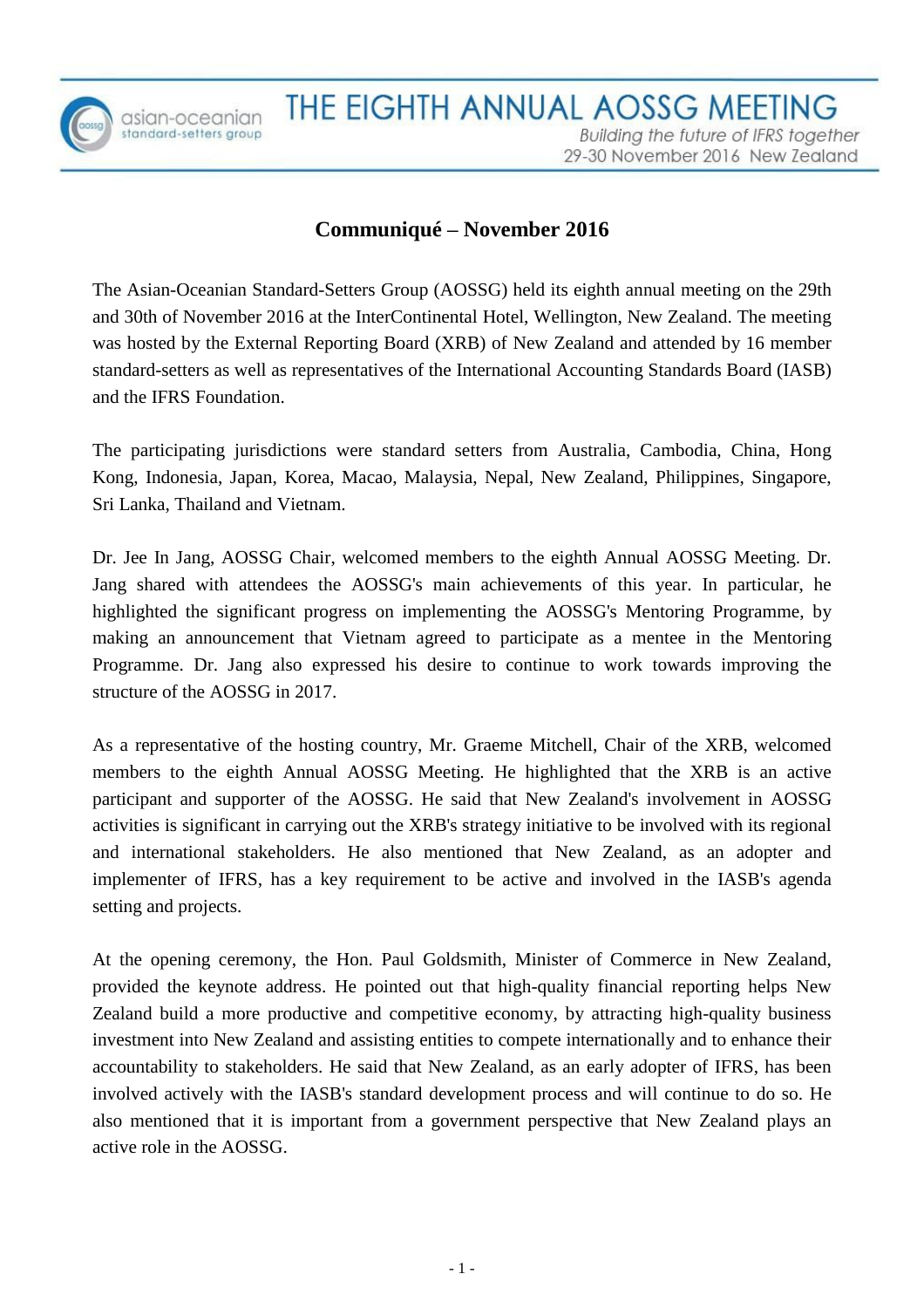

The IASB was represented at the meeting by the Chair, Mr. Hans Hoogervorst, the Vice-Chair, Ms. Sue Lloyd, and Board members Mr. Takatsugu Ochi and Mr. Wei-Guo Zhang. Also, Mr. Mitsuhiro Takemura and Ms. Erika Shimoyama, respectively the Director and Practice Fellow of the IFRS Foundation Asia-Oceania Regional Office in Tokyo, attended the meeting.

# *AOSSG-specific affairs (Members-only session)*

Members discussed the progress of action plans and next steps against the AOSSG Strategic Plan 2015–2019. Specifically, members agreed that the AOSSG will focus on the following activities in 2017:

- provide assistance to Vietnam as part of the AOSSG Mentoring programme; and
- improve the structure and operation of the AOSSG Working Groups.

Members were informed of the summary feedback of the AOSSG Working Group survey and discussed the recommendations thereof. Members agreed that the number of WGs should be rationalized and that the AOSSG should focus on selected projects or activities given that many members have resource constraints. The prioritization of projects or activities will be decided in 2017.

# *Update and discussion on IASB projects*

The IASB provided project updates on Insurance Contracts, Financial Instruments with the Characteristics of Equity, Conceptual Framework and Materiality Practice Statement.

# *Disclosure Initiative (Break-out session)*

The meeting participants were divided into three groups to discuss issues relating to the IASB's upcoming discussion paper on 'Principles of Disclosure', including:

- whether the principles of effective communication that will be proposed in the discussion paper are appropriate; and
- whether the IASB should develop guidance for the use of alternative performance measures in the financial statements such as operating profit, EBIT and EBITDA.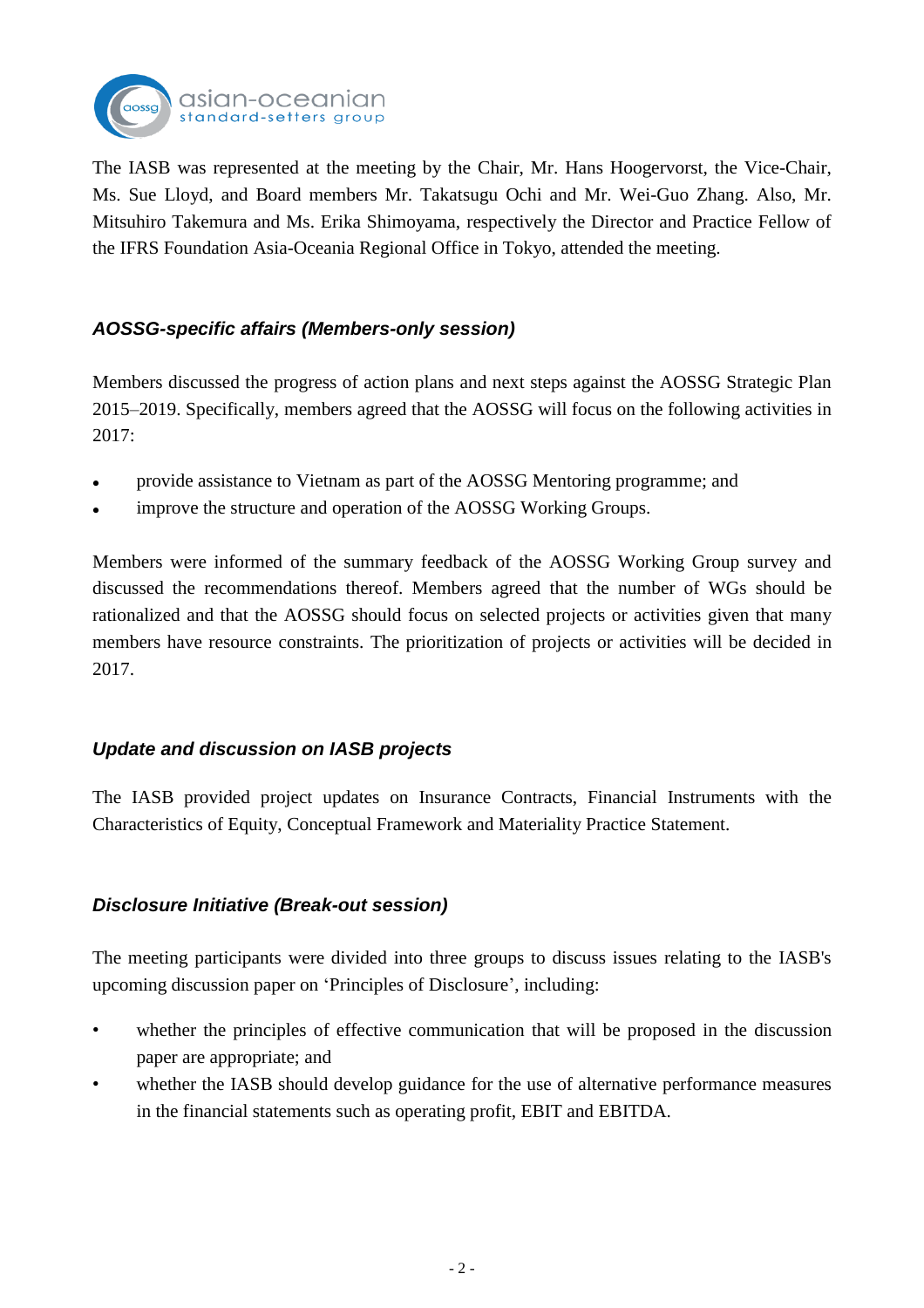

Some of the points noted in the group discussions are:

- suggestion to reduce the number of the principles for effective communication proposed by the IASB from seven to three;
- concern with the enforceability of the principles for effective communication;
- overall agreement that the IASB needs to do something about the disclosure of alternative performance measures;
- suggestion that the IASB should at least define EBIT; and
- concern that even if the IASB sets the requirements, or provides guidance, of alternative performance measures, users may adjust the information as environment and situation of an entity change.

The groups reported back to the meeting in plenary session. The outcomes of the discussion were collated for presentation to the IASB's Accounting Standards Advisory Forum on 8-9 December, 2016.

# *Research outcome on Business Combination under Common Control (BCUCC)*

Hong Kong Institute of Certified Public Accountants (HKICPA) presented and led a discussion on the possible principles that could form the basis for accounting for BCUCC. This discussion is the first in a series of future discussions with the AOSSG and aims to provide input to the IASB.

The discussion considered the Conceptual Framework's<sup>1</sup> application to a business combination and a BCUCC under three distinct scenarios: (i) privately-held entities; (ii) listed entities; and (iii) for the purpose of an initial public offering (IPO). Members discussed the following considerations that could form the basis for BCUCC accounting:

• who is the reporting entity;

 $\overline{a}$ 

- who are the primary users of the reporting entity;
- what is the economic substance of the business combination versus the BCUCC; and
- what information about the BCUCC would be relevant and faithfully representative to primary users.

Two additional considerations were raised as possible principles for BCUCC accounting:

- whether the consideration paid was determined at arms-length; and
- whether the newly combined group could exist as a stand-alone reporting entity and therefore would be more useful reported as such.

<sup>&</sup>lt;sup>1</sup> Per the latest IASB tentative decisions in October 2016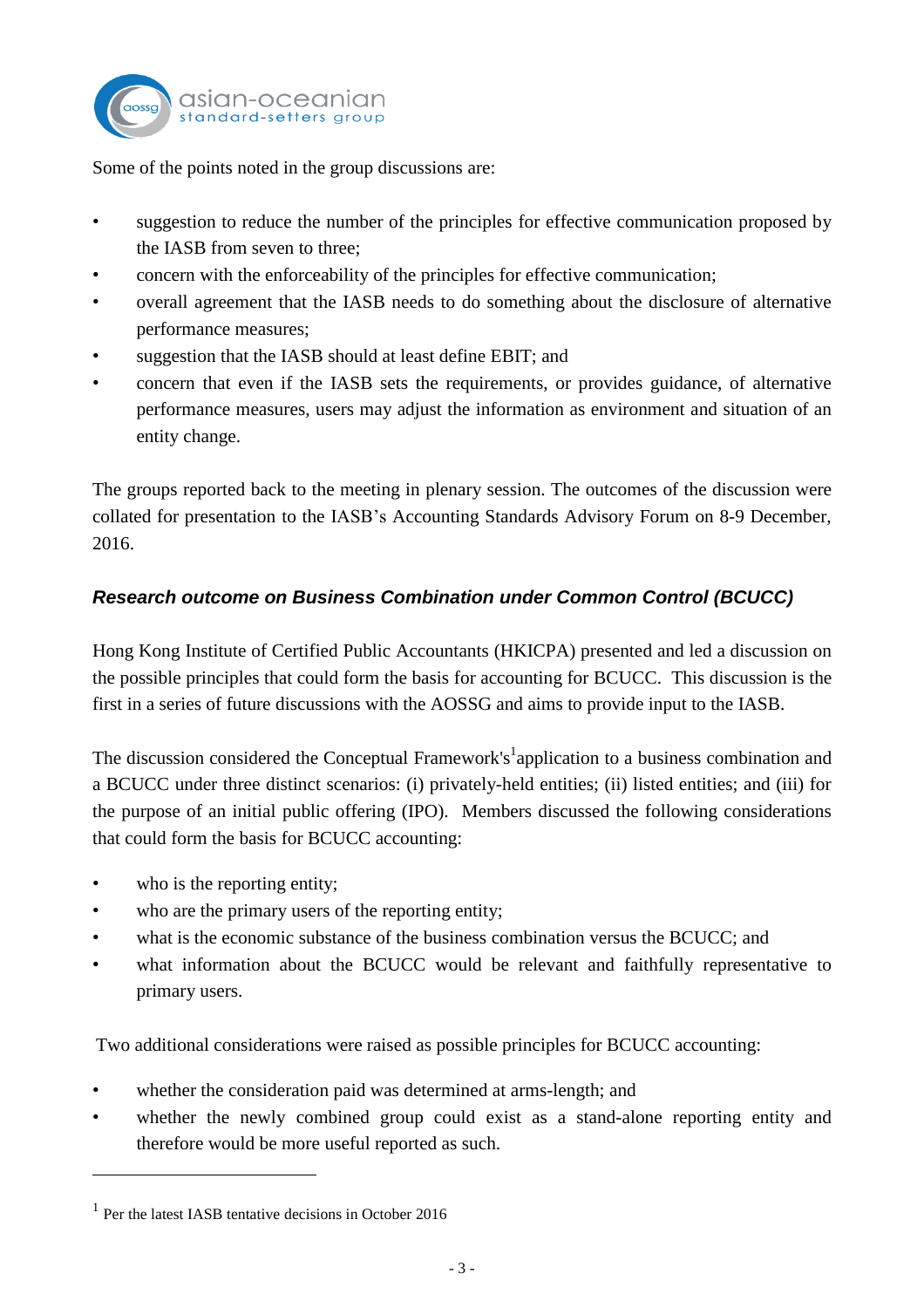

Members also shared the level of BCUCC occurrence in their jurisdiction, including whether there is a local standard, guidance or regulation on the accounting for BCUCC, the common reasons why a BCUCC takes place, and some challenges in the accounting for a BCUCC.

HKICPA also presented an overview of their preliminary research findings on common control combinations that were undertaken by Hong Kong listed companies and companies preparing for an IPO from 2013 to 2015.

#### *Implication of negative interest rate environment*

The Accounting Standards Board of Japan (ASBJ) discussed the negative interest rate environment in Japan and its implications for accounting standards, including the discount rate to be used for discounting defined benefit pension obligations.

## *Research on user information needs*

The New Zealand Accounting Standards Board (NZASB) presented a research report on the information needs of users of the financial statements of for-profit entities operating in New Zealand capital markets.

The research looked at whether financial statements are meeting users' needs, the usefulness of components of financial statements, whether some information provided is not useful and whether there is information not included that would be useful, together with the usefulness of supplementary information.

# *The effect of IFRS adoption in Korea for the last 5 years*

The Korea Accounting Standards Board (KASB) presented a research report, 'the IFRS adoption in Korea: 5 years' experience and lessons'.

The research aimed to understand whether IFRS adoption in Korea aided in improving accounting transparency, deterring the so-called "Korea Discount", and ultimately leading to efficiently functioning capital markets given the culture, nature, and legal system unique to Korea.

In addition, the research provided some lessons Korea learned from IFRS adoption and implementation to help countries which plan to adopt IFRS or are in the process of adopting IFRS.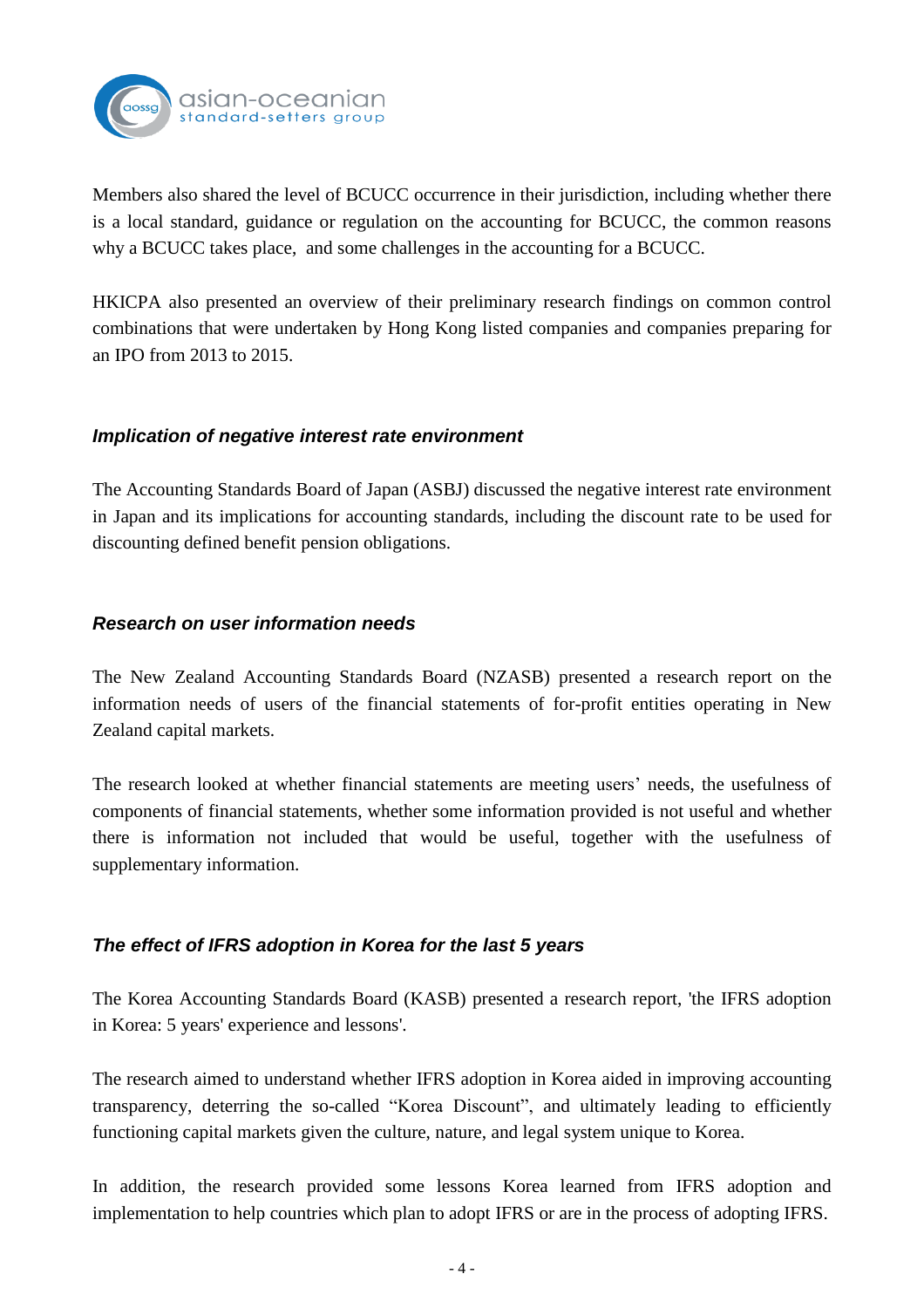# *The effect of IFRS adoption in Australia*

asian-oceanian standard-setters a

The Australian Accounting Standards Board (AASB) presented the findings of a review of IFRS adoption in Australia. Australia adopted IFRS in 2005 for all sectors (for-profit, public and notfor-profit) under its transaction neutral approach. The review consisted of a literature review and outreach activities across the nation to gather views from a wide range of stakeholders. The review found that:

- most of the research findings from high-quality published empirical studies generally support the view that IFRS adoption by for-profit entities has benefited the Australian economy;
- the IFRS transition process had been reasonably smooth for most sectors;
- one of the key benefits of adoption across all sectors is that it enables users and preparers to move between sectors, and between countries, with transferable knowledge and skills;
- some entities, in particular those that also operate in other countries that use IFRS, have experienced cost savings in preparing financial reports. However, in contrast, some small and medium-sized entities and not-for-profit entities have concerns regarding the costs of fully complying with IFRS, particularly the disclosure requirements; and
- although IFRS is currently viewed as an appropriate basis for not-for-profit entity reporting (both private and public sector), there is a need for more modifications and guidance to improve the quality and the cost efficiency of financial reporting by not-for-profit entities.

The findings from the review will be incorporated into future AASB work, such as the AASB's Agenda Consultation project and the Australian Reporting Framework project.

# *Conceptual Framework*

The meeting discussed the progress of the IASB's redeliberations on the IASB's Exposure Draft (ED/2015/3) *Conceptual Framework for Financial Reporting*, including:

- the definition of a liability;
- the use of other comprehensive income (OCI); and
- the recycling of OCI.

#### *Fair Value Measurement (Break-out session)*

The meeting participants were divided into three groups to discuss the Post-Implementation Review of IFRS 13 being conducted by the IASB, including: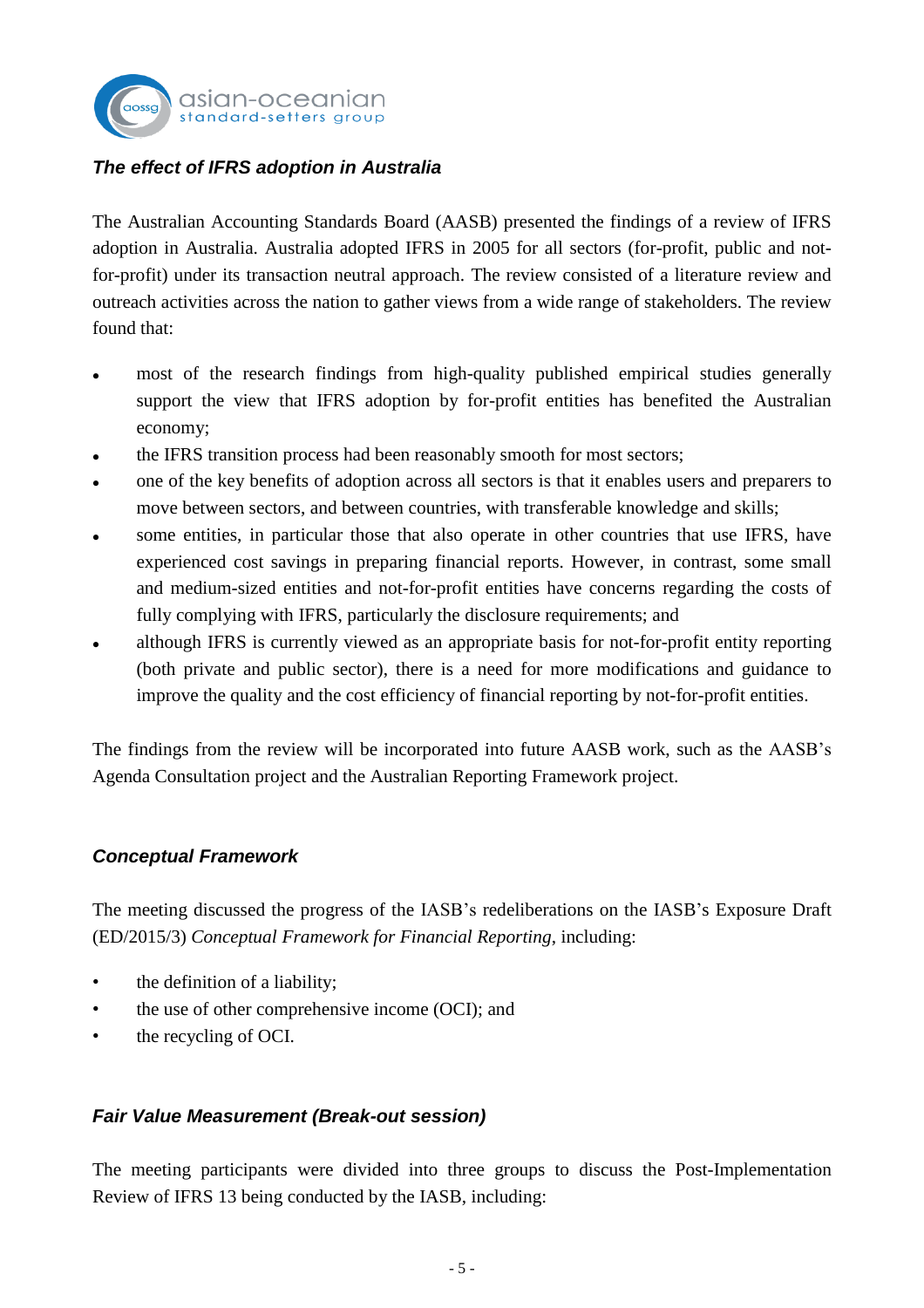

- major issues which have made the implementation of IFRS 13 challenging in each AOSSG jurisdiction; and
- any suggestions in relation to the implementation issues of fair value measurement for the IASB to consider.

Some of the points noted in the group discussions are:

- in applying IFRS 13, it is unclear which unit of account and which level of valuation (ie Level 1, 2 and 3) should be applied especially for non-financial instruments;
- there is a lack of guidance in IFRS 13 on which valuation method is more appropriate for certain circumstances;
- there are practical issues such as a lack of valuation experts, education, and regulation over valuation industry globally;
- concern with the amount of disclosure, especially for those related to Level 3;
- there are cases in which it is difficult to apply the concept, 'highest and best use'; and
- some assets are difficult to measure, including restricted assets (for examples, heritage assets), agricultural assets, intangibles, and financial instruments with various risks.

The groups reported back to the meeting in plenary session.

# *Post Implementation issues and challenges*

The Institute of Chartered Accountants of Sri Lanka (CA Sri Lanka) provided an update on its implementation of IFRS and shared with members some post implementation issues. The following points were noted:

Implementation update

- All IFRSs have been adopted with the latest standards, IFRS 9 *Financial Instruments*, IFRS 15 *Revenue from Contracts with Customers* and IFRS 16 *Leases*, being adopted as Sri Lanka Financial Reporting Standards (SLFRS) with the same effective dates as IFRSs; and
- Guidance have been issued on 'Common Control Business Combinations' and on 'NPO/NGO reporting', the areas which are not covered specifically in IFRS.

#### Endorsement process

CA Sri Lanka applies a limited endorsement process as the IASB has already gone through a rigorous due process in developing IFRS. This enables the standard setter to adopt SLFRS with the same effective date as IFRS. However there has been questioning on the adequacy of this limited process. IASB Chair offered to assist in convincing the parties concerned on the adequacy of the limited process by CA Sri Lanka, if necessary.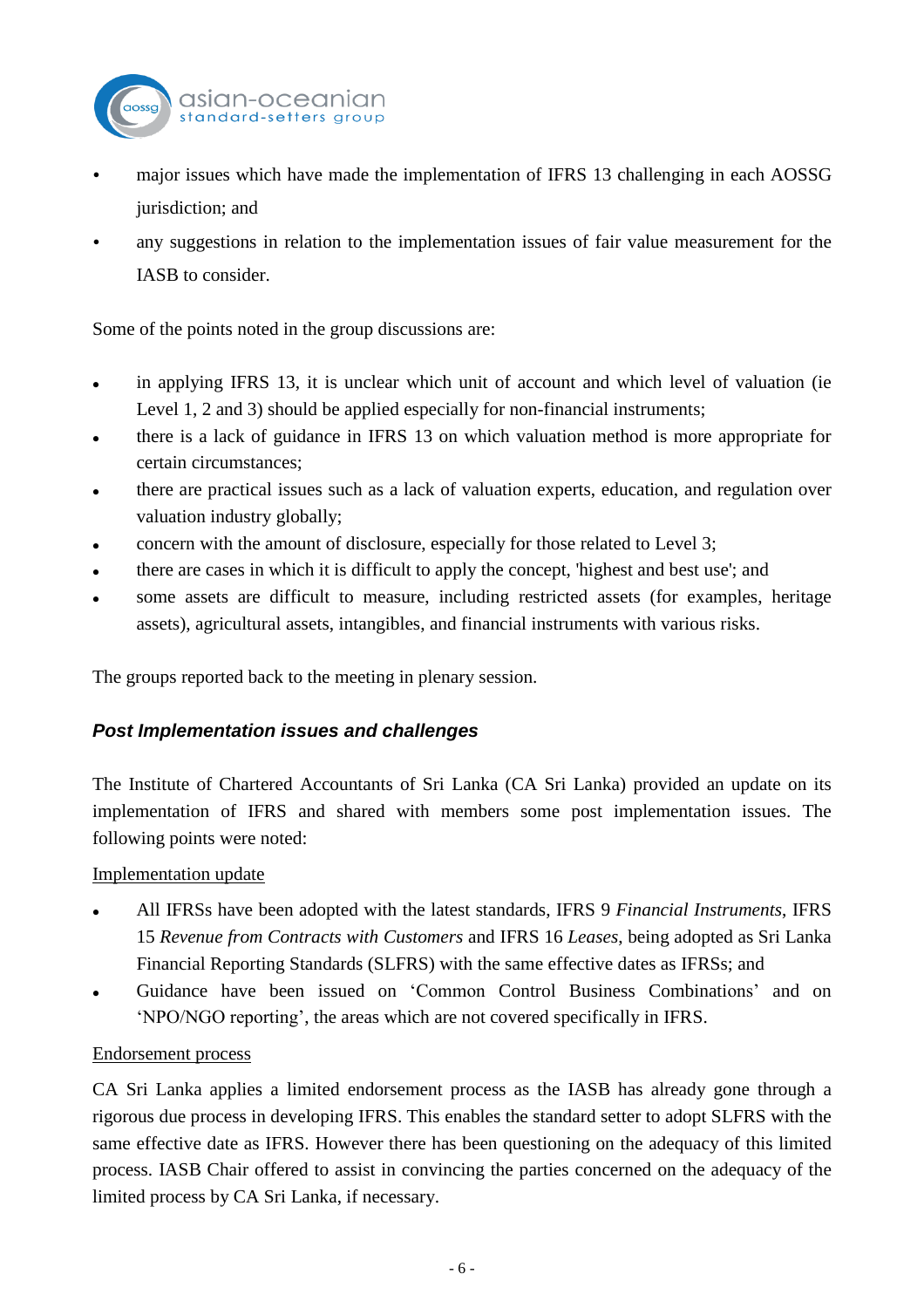

#### Technical Issues

Attention of the IASB was drawn on the following matters based on the issued faced during the post implementation period:

- Clarify the meaning of 'available for public use' in the context of exemption granted on the requirement to prepare consolidated financial statements;
- Expedite 'Common Control BC' project;
- Consider allowing recognition of certain types of self-developed intangibles which is permitted in the case of business combinations and when purchased. The preparers of FS are resorting to innovative transactions to bring them in to the balance sheet; and
- Reconsider the requirement to measure at FV, the produce growing on bearer plants before harvesting.

In addition, CA Sri Lanka offered to share its experience and assist any member jurisdiction in implementation of IFRS.

#### *Update on IFRS adoption and implementation issues*

The Federation of Accounting Professions Under the Royal Patronage of his Majesty the King of Thailand (FAP) provided an update on the progress of its IFRS application. In 2016, Accounting Standards of Thailand were converged with IFRS as issued in 2015; 2016 was the first year to apply IAS 41 *Agriculture*, IFRS 4 *Insurance Contracts* and IFRIC 21 *Levies* in Thailand which affected listed companies in the agricultural industry and insurance industry.

The FAP also raised practical issues for fair value measurement in bearer livestock and agricultural produce.

IASB members expressed their views that it could be more appropriate to measure bearer livestock at fair value even though bearer livestock is used in the production or supply of agricultural produce because it could be sold as meat.

# *Update on plans/issues relating to IFRS adoption/application*

The ASBJ provided an update on the application of IFRS in Japan, including recent developments in entities adopting IFRS voluntarily and Japan's contributions to international communications regarding the concepts of profit or loss and recycling, and the accounting for goodwill.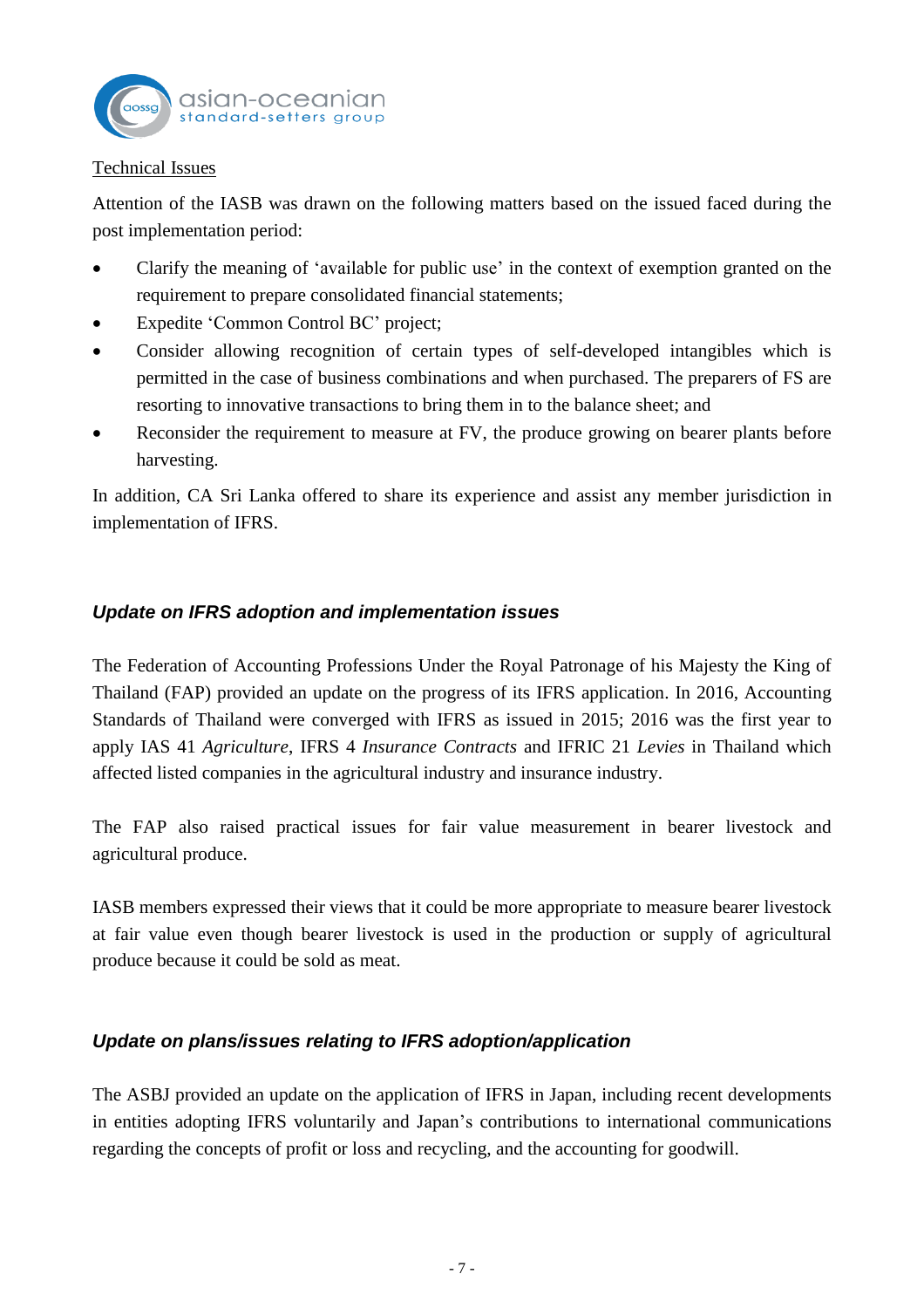

# *Operation of Technical Support TFs: IFRS 9 and IFRS 15*

The KASB introduced the purpose, process and structure of the Technical Support Task Forces (TFs) which were organized in 2016 for indentifying potential issues and helping domestic constituents in applying IFRS 9 and IFRS 15. The KASB explained some of the issues addressed at the TFs and highlighted the need to develop education materials based on examples and to share practical issues in each jurisdiction for the purpose of facilitating common interpretation of the requirements of new IFRSs.

## *A study of financial statements of Islamic Financial institutions*

The meeting noted the activities of the AOSSG Islamic Finance Working Group, in particular findings of the Working Group's update on the study of the 132 Islamic financial institutions around the world and the financial reporting framework in those entities' jurisdictions.

This update was made based on the most recently available financial statements of the 132 Islamic financial institutions as of 1 October 2016, following the first study presented at the AOSSG 2014 annual meeting. The study further analysed the different accounting treatments of three common Islamic financial transactions: lessor accounting, classification of customer investment accounts and recognition and measurement of finance income. No significant differences were noted from the study presented in 2014 apart from an increase in the number of entities asserting compliance with IFRS.

Members considered that it was important to understand and establish why there are dual frameworks reported against by entities in certain jurisdictions.

#### *Closing remarks*

Mr. Hans Hoogervorst, IASB Chair, noted that all agenda topics were interesting and the discussions were productive and constructive. He emphasised that the AOSSG is an important partner of the IASB, and hoped to attend the Annual AOSSG meeting again in 2017.

Mr. Kai Di, Deputy Director General of China Accounting Standards Committee (CASC), expressed gratitude for allowing China to host the 2017 Annual AOSSG Meeting. He said that the CASC is scheduled to hold the meeting in November, however, the hosting city has yet to be decided.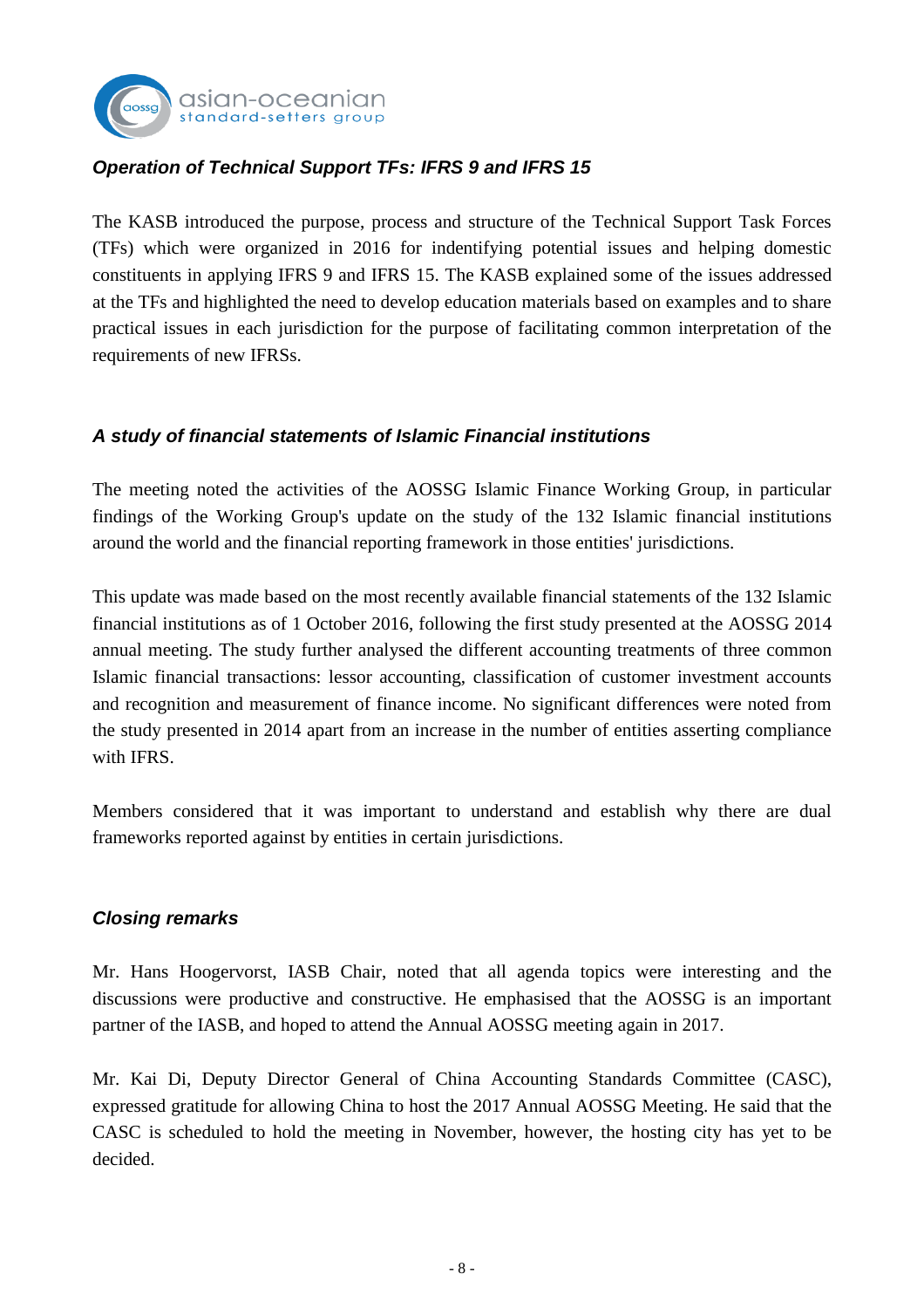

Dr. Jee In Jang, Chair of AOSSG, expressed heartfelt gratitude to all of the attendees and particularly thanked the XRB of New Zealand for hosting this year's annual meeting. He said that the experiment at this meeting of holding breakout sessions was successful and the AOSSG would be able to make the 2017 meeting more effective, building on this year's experience. He also said that he will continue to pursue ways to improve the structure and activities of the AOSSG. He reiterated that he will negotiate with Vietnam about the participation in the Mentoring Programme. Lastly, he emphasised that it is important for AOSSG members to share IFRS implementation issues.